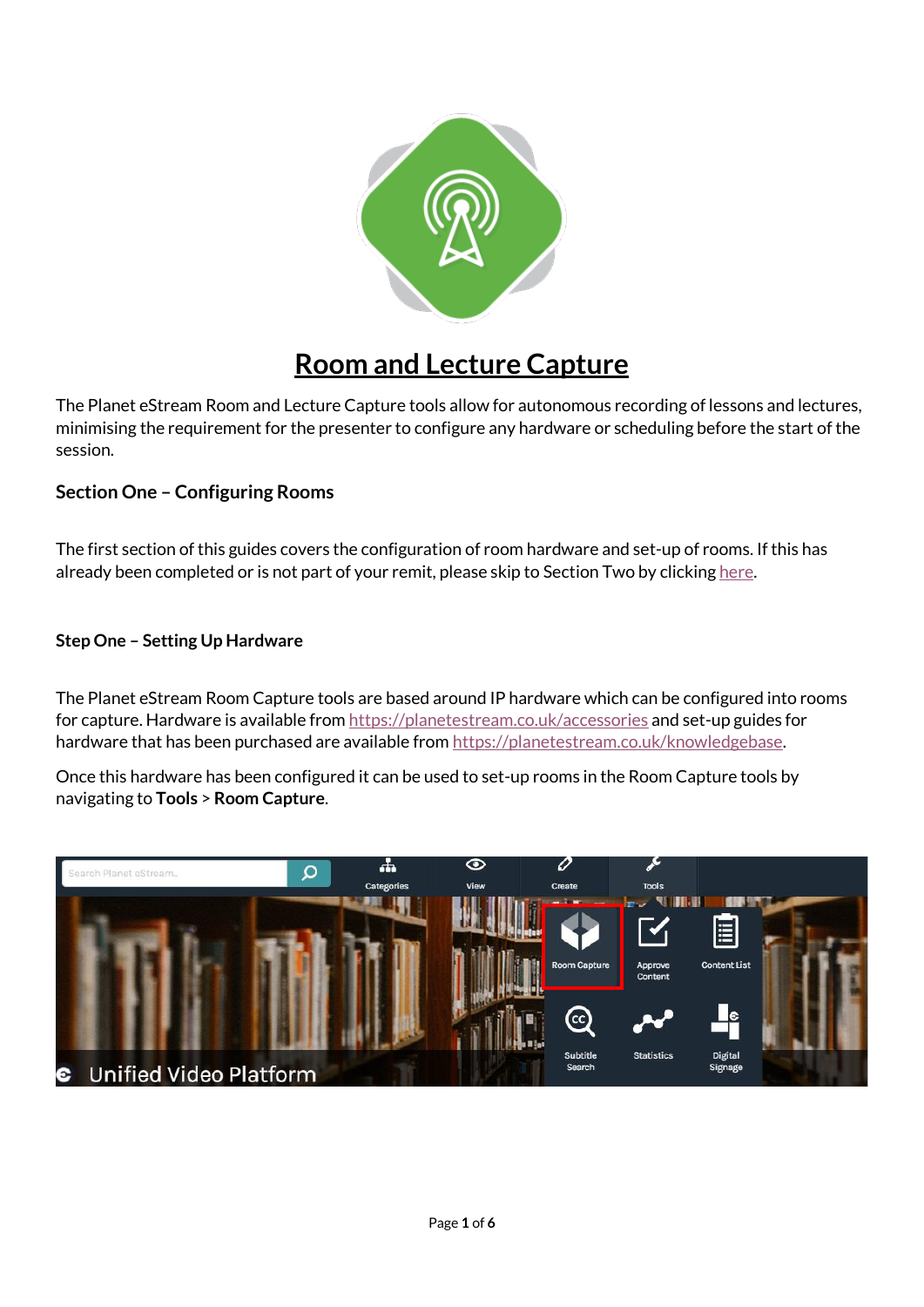## **Step Two – Adding Sources**

After configuring your hardware using the provided instructions you then need to add the hardware as sources to the Planet eStream site. To do this select **New Source** from the top right-hand menu area.

| <b>Create</b> | <b>Tools</b> |  |                    |                                                       |  | <b>Tom No</b> |
|---------------|--------------|--|--------------------|-------------------------------------------------------|--|---------------|
|               |              |  |                    | List Rooms   List Sources   New Room   New Source   0 |  |               |
| y name        |              |  |                    |                                                       |  |               |
| $\leq$ 1 $>$  |              |  | 12 items in 1 page |                                                       |  |               |

Next, add a friendly name for the source; this should refer to where the source will be located, for example Room 1 – PC. Then add the IP address for the source and press **Create**, this will automatically populate the stream key and source URL.

| <b>The Common State</b> |      |  |
|-------------------------|------|--|
| <b>Source Setup</b>     |      |  |
|                         |      |  |
| Name                    |      |  |
| Room 1 - PC             |      |  |
| Address                 |      |  |
| 192.168.0.145           |      |  |
| Create                  |      |  |
|                         |      |  |
|                         |      |  |
| Source Stream Key       | copy |  |
|                         |      |  |
|                         |      |  |
| Source Stream URL       |      |  |
|                         | copy |  |
|                         |      |  |
|                         |      |  |
|                         |      |  |
| <b>Close</b>            |      |  |

Complete this step for all relevant sources.

#### **Step Three – Configuring Rooms**

Once you have set-up your hardware, you can add this to Rooms. Each Room can be configured to include multiple different sources, such as a camera, visualiser, and feed from the PC, as well as audio sources. To create and configure new Rooms select **New Room**.

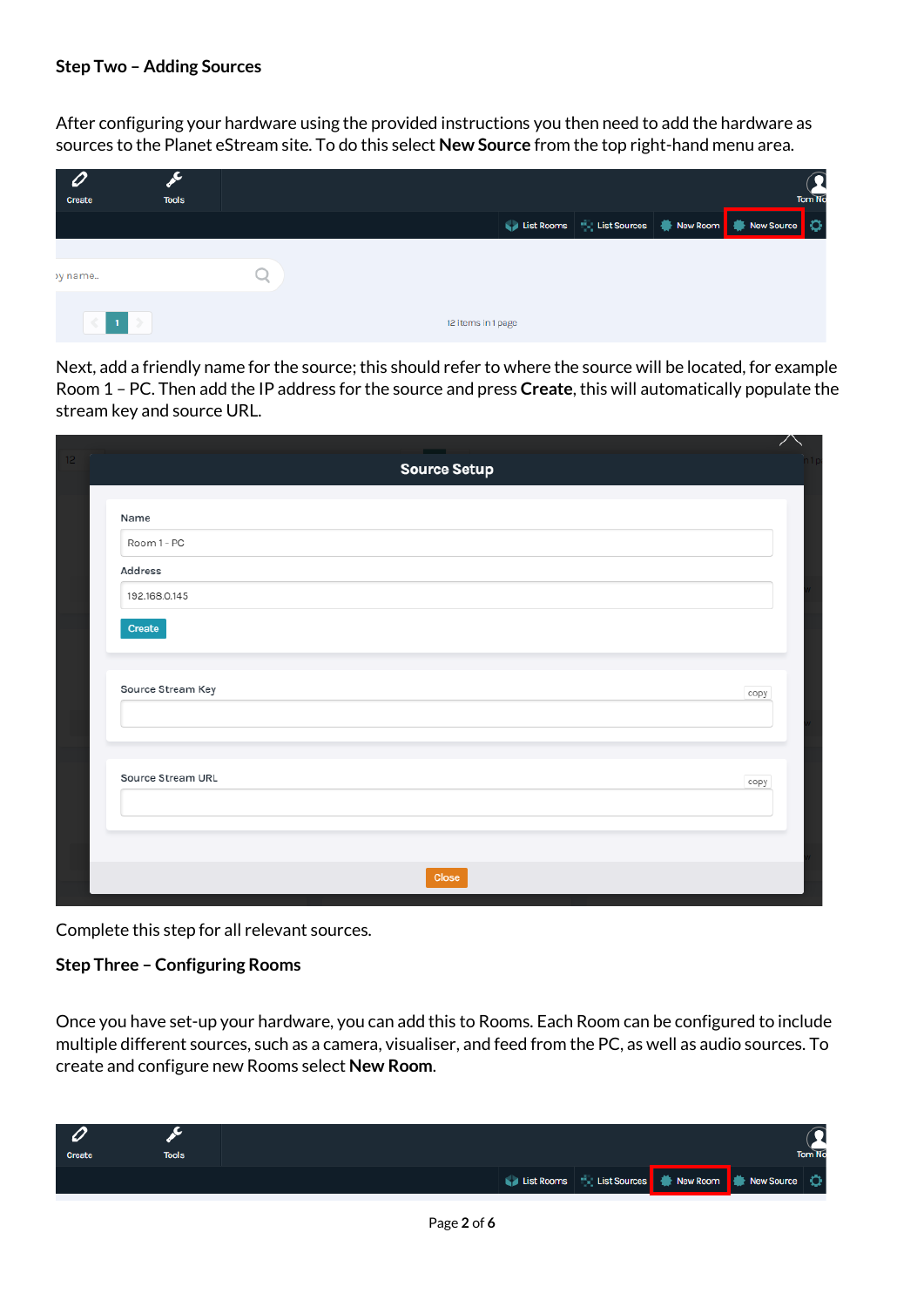Next, give your room a name and hit **Confirm.** 

|           | --                |  |
|-----------|-------------------|--|
|           | <b>New Room</b>   |  |
|           |                   |  |
| Room Name |                   |  |
|           |                   |  |
|           |                   |  |
|           |                   |  |
|           | Confirm<br>Cancel |  |
|           |                   |  |

You can then select the Room from the main Room Capture home page or by selecting **List Rooms.** This will present you with the Room that you have just created.

| <b>Create</b> | <b>Tools</b> |  |                                                       |  | Tom No |
|---------------|--------------|--|-------------------------------------------------------|--|--------|
|               |              |  | List Rooms   List Sources   Mew Room   New Source   Q |  |        |

To finish Room configuration, add the sources that you have previously created to the Room in question by selecting **Sources > Add Sources** and searching for relevent sources.

| Classroom 001         |                   |                                              |             | யி<br>肅<br>Quick Record |
|-----------------------|-------------------|----------------------------------------------|-------------|-------------------------|
|                       |                   | There are no pending schedules for this room |             |                         |
| Master Schedules<br>目 | Schedule List     | <b>Excell</b> Recordings                     | the Sources | <b>C</b> Settings       |
|                       |                   | Add Source                                   | $\mathbf x$ |                         |
|                       | Search for Source |                                              |             |                         |
|                       | Mee               | Meeting Room E100S-20T Tracking Camera       |             |                         |
|                       |                   | Meeting Room Quad HDMI 1-E220T               |             |                         |
|                       |                   | Meeting Room Quad HDMI 2 - PC                |             |                         |

You have now finished creating the Room and can start to broadcast and record lessons and lectures.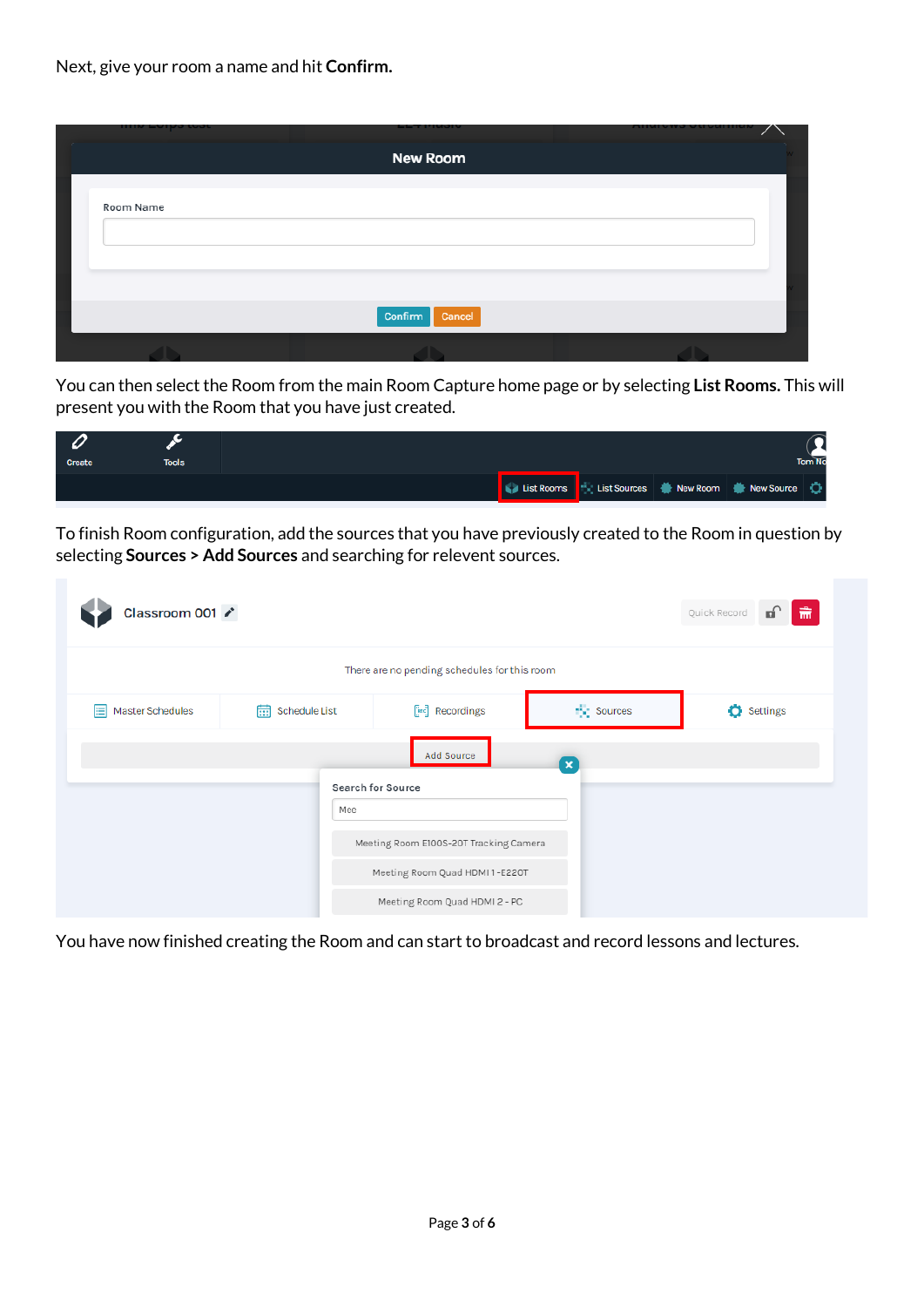# <span id="page-3-0"></span>**Section Two – Lesson and Lecture Capture**

Once the Rooms have been configured you can now start to stream and record lessons and lectures. There a couple of ways to do this.

## **Option 1 – Quick Record**

On entering a room an educator or presenter can simply start the broadcast or recording by selecting **Quick Record.** 

| Quick Record <b>of of of</b><br>Meeting Room Planet |               |                       |                    |                   |  |  |  |
|-----------------------------------------------------|---------------|-----------------------|--------------------|-------------------|--|--|--|
| There are no pending schedules for this room        |               |                       |                    |                   |  |  |  |
| Master Schedules<br>目                               | schedule List | <b>Exc</b> Recordings | <b>THE Sources</b> | <b>D</b> Settings |  |  |  |

The time for the recording to start and the duration can be specified using the options provided. Certain sources can also be excluded from the recording if they are not required. Select **Confirm** to start the recording.

| Title                                                          |           |            |           |  |  |  |  |
|----------------------------------------------------------------|-----------|------------|-----------|--|--|--|--|
| Title                                                          |           |            |           |  |  |  |  |
| Record                                                         |           |            |           |  |  |  |  |
| Now                                                            | In 5 Mins | In 30 Mins | In 1 Hour |  |  |  |  |
| Custom Amount (In Minutes)                                     |           |            |           |  |  |  |  |
| For                                                            |           |            |           |  |  |  |  |
| 30 Minutes<br>60 Minutes<br>90 Minutes                         |           |            |           |  |  |  |  |
| Custom Amount (In Minutes)                                     |           |            |           |  |  |  |  |
| <b>Exclude Sources</b>                                         |           |            |           |  |  |  |  |
| Meeting Room Quad HDMI1-E220T<br>Meeting Room Quad HDMI 2 - PC |           |            |           |  |  |  |  |
| Meeting Room Quad HDMI 4 - Microscope                          |           |            |           |  |  |  |  |
| Meeting Room E100S-20T Tracking Camera                         |           |            |           |  |  |  |  |

#### **Option Two – Create a Schedule**

All live lessons and lectures can also be centrally managed using the scheduling options, which means that the presenter does not have to do anything when entering a room. To create a schedule, select **Master Schedules** and **Create Master Schedule.** 

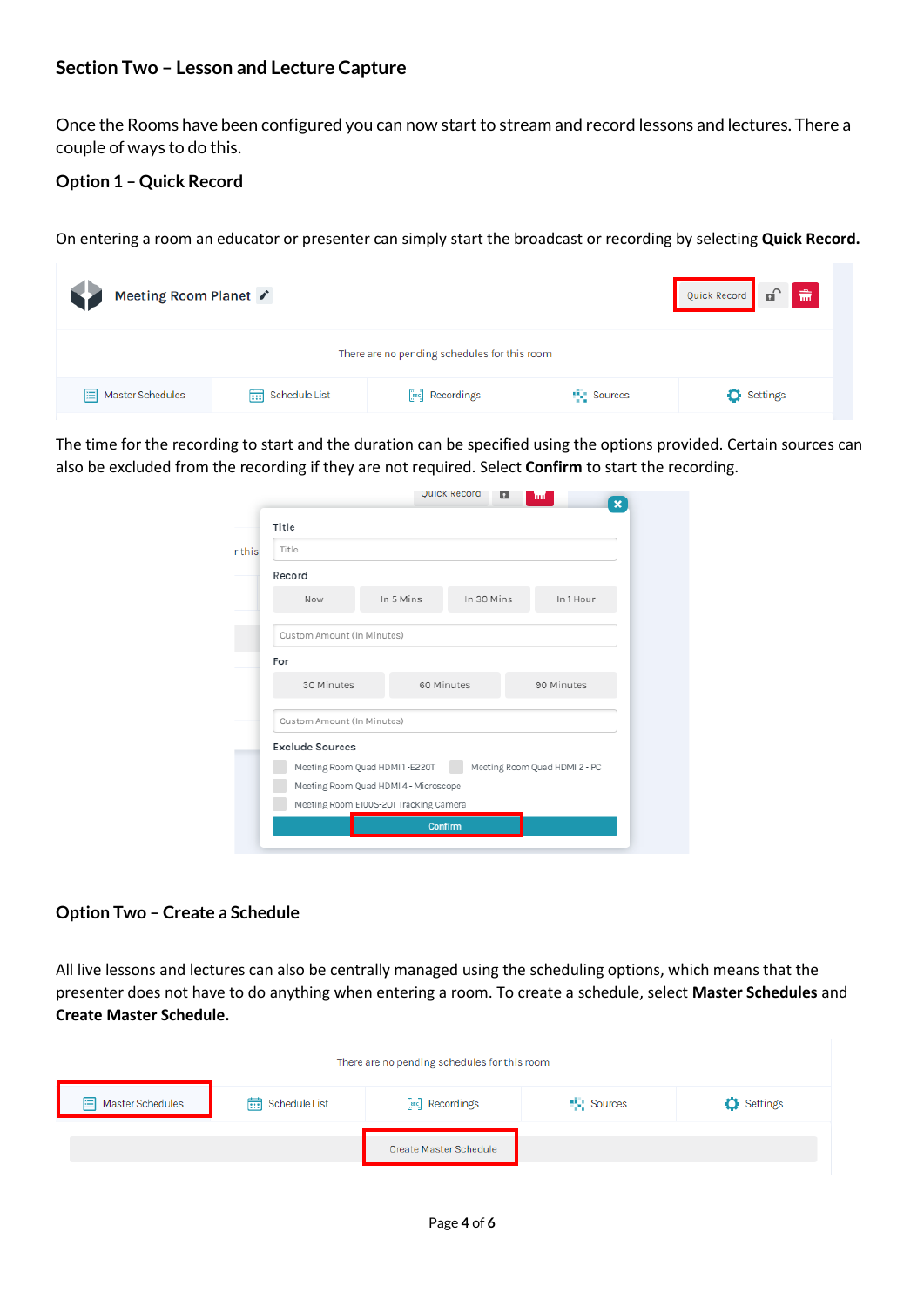You can then configure the schedule in a similar way to the Quick Record option and specify date, duration, recurrence and exclude any sources that are not required. You can also give your schedule item a Title and Description and add any relevant metadata or Categories. Select **Confirm** to save the schedule.

|                                                                                  | <b>Edit Master Schedule</b>                                                                                                                                                                      |
|----------------------------------------------------------------------------------|--------------------------------------------------------------------------------------------------------------------------------------------------------------------------------------------------|
| Schedule Settings<br>$\mathbf{E}$ Details                                        |                                                                                                                                                                                                  |
| Start<br>27 v Jan v 2021 v 16 v 09 v<br>$\mathbf{E}$<br>Now in 30 mins in 1 hour | End<br>$\mathbf{z}$<br>$\mathbf{v} = -\mathbf{v} + \mathbf{v}$<br>$\overline{\phantom{a}}$<br>$\mathbf{v}$ and<br>$\overline{\mathbf{v}}$<br>$\overline{\phantom{a}}$<br>30 mins 60 mins 90 mins |
| Recurrence<br>O Once<br><b>Daily</b>                                             | Weekly<br>Monthly<br>$\bullet$                                                                                                                                                                   |
| <b>Exclude Sources</b><br>Meeting Room E100S-20T Tracking Camera                 | Meeting Room Quad HDMI1-E220T Meeting Room Quad HDMI2-PC Meeting Room Quad HDMI4-Microscope                                                                                                      |
|                                                                                  |                                                                                                                                                                                                  |
|                                                                                  |                                                                                                                                                                                                  |
|                                                                                  | Confirm<br>Cancel                                                                                                                                                                                |

To view any Live Broadcasts, navigate to **View > Live Broadcasts** on your Planet eStream menu. Select the Broadcast from the list to view it.